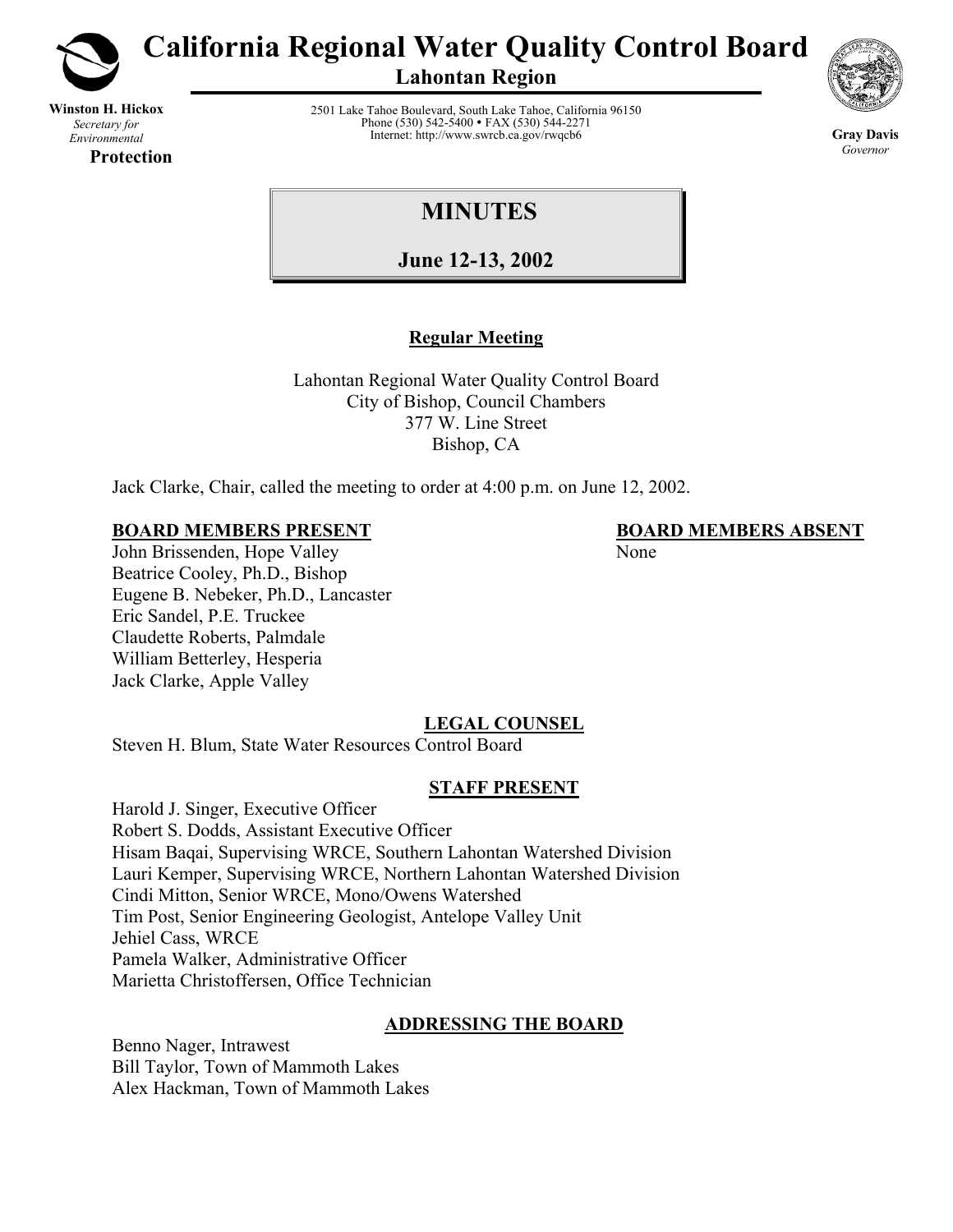## **OTHER BUSINESS**

#### **1. Executive Officer's Report**

Mr. Singer highlighted several items from the written report:

- Item No. 1 Update on Aquatic Pesticides General NPDES Permit and Eurasian watermilfoil control in Tahoe Keys
- Item No. 12 Pacific Gas and Electric Company, Hinkley site
- Item No. 3 Lauri Kemper, Supervising WRCE, Northern Lahontan Watershed Division discussed details of a public meeting held by the Spalding Community Service District regarding septic systems at Eagle Lake.

#### Other issues:

- Tahoe City PUD was issued a waiver from the Basin Plan prohibition to build a portion of the bike trail. Local agencies expressed their frustrations over the permitting process to Senator Oller. Jack Clarke, Chair, may send Senator Oller a letter inviting him to meet and discuss the specifics of the frustration expressed.
- Waiver Policy-State Board is sponsoring a workshop July 17 with five regional board Chairs making presentations concerning the direction boards are taking in the area of timber. Region 1 is taking the lead in developing a strategy and documents to address the issue. The goal is for the California Department of Forestry (CDF) to increase their vigilance in reviewing timber harvest operations, injecting comments that protect water quality and enforcing them, thereby providing a basis for issuing a waiver. Two staff workshops will be scheduled before the Board takes any action.
- The July Board meeting will be held the  $24<sup>th</sup>$  and  $25<sup>th</sup>$  in South Lake Tahoe where the two big issues are the Indian Creek Reservoir TMDL and further discussion of the effects Searles Lake is having on birds. A tour of Leviathan Mine will be scheduled.
- Although there is a hiring freeze, Region 6 received a freeze exemption to fill the Unit Chief vacancy in the TMDL Unit, however it was subsequently rescinded.
- A listing of MOUs and MAAs the Regional Board has with other agencies was distributed. Also included were some MOUs and MAAs the State Board has with agencies that contain policy direction. Regarding septic system MOUs, the Board relies on the counties to enforce minimally, standards found in the Basin plan. Since the Board will shortly consider amending/continuing the waiver, a review of a few counties history of implementing the MOU is in order.
- The Regional Board plans to work cooperatively with the ski industry statewide in preparing an erosion control guidance manual. The process will take approximately two years.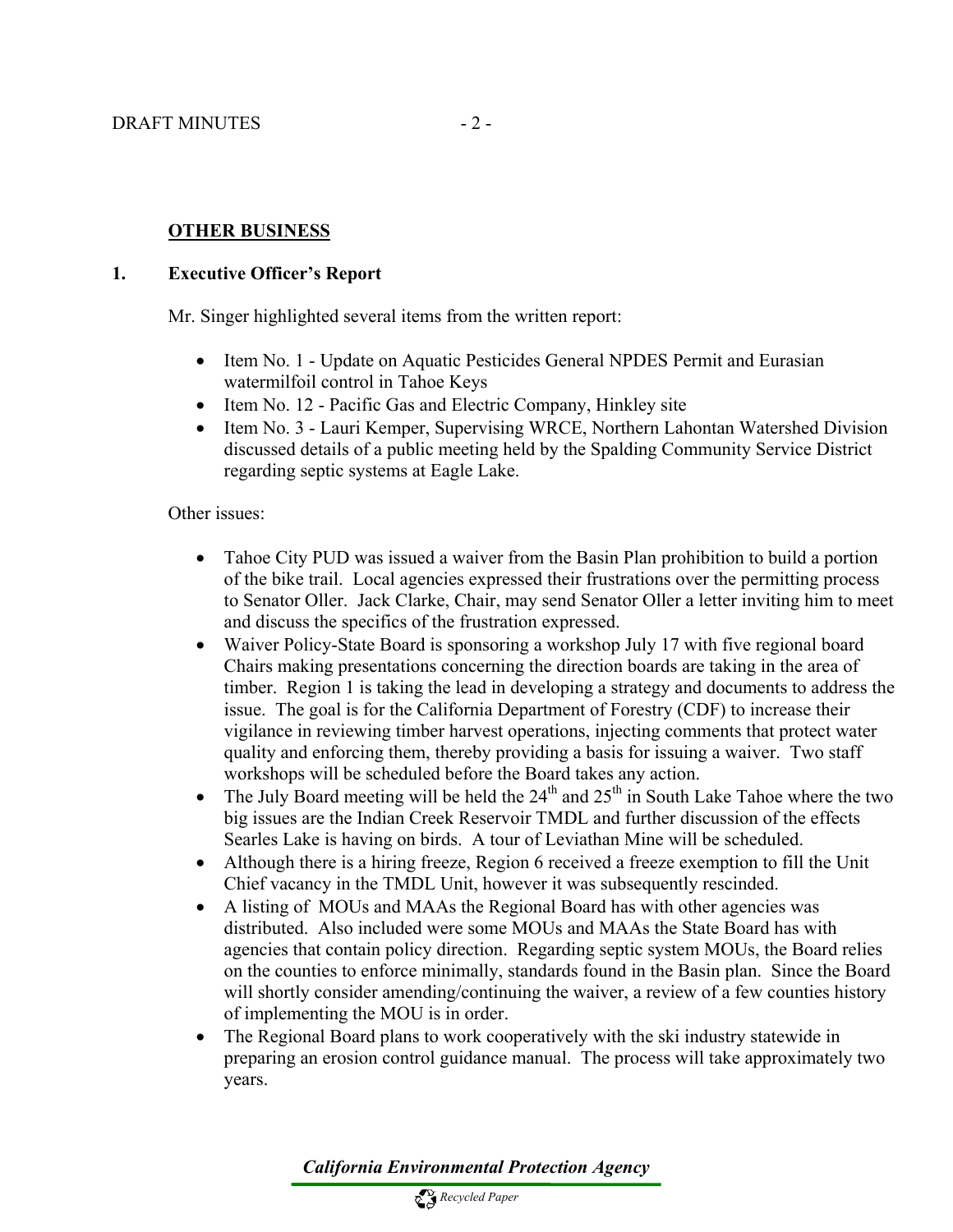• The Forest Service supervisor of the Lake Tahoe Basin Management Unit and her deputy feel that the MAA between them and the Board is hindering implementation of five environmental improvement projects. The Board plans to work with the Forest Service to get through the processes involved.

The afternoon meeting adjourned at 5:00 p.m.

## **Regular Meeting, Continued 7:00 p.m. June 12, 2002**

Jack Clarke called the meeting to order at 7:030 p.m. Board members present: John Brissenden, Beatrice Cooley, Ph.D., Eugene Nebeker Ph.D., Eric Sandel P.E., Claudette Roberts, William Betterley. Board Members absent: none.

## **2. PUBLIC FORUM**

No one addressed the Board during the public forum.

## **3. ADOPTION OF THE UNCONTESTED CALENDAR**

Item 7 was removed from the agenda. Items 6 and 9 were amended. Item 10 was removed from the agenda. Item 16 will be considered separately.

> ♦ **Motion:** Moved by William Betterley, seconded by Eric Sandel and **unanimously carried** to adopt Items 5, 8, 11, 12, 13, 14, 15 and 18 and Items 6 and 9 as amended.

Mr. Brissenden abstained from voting on Item 14.

## **ENFORCEMENT ACTIONS**

#### **16. Rescission of Cease and Desist Order No. 6-93-46 for Los Angeles County Sanitation District No. 14, Lancaster Water Reclamation Plant, Trunk "F" Wastewater Conveyance System, Los Angeles County**

Dr. Nebeker abstained from voting.

♦ **Motion:** Moved by Eric Sandel, seconded by William Betterley. **Roll call vote:** Voting "yes": Dr. Cooley, Mr. Betterley, Mr. Sandel, Mr. Clarke, Mr. Brissenden, Ms. Roberts. Voting "no": none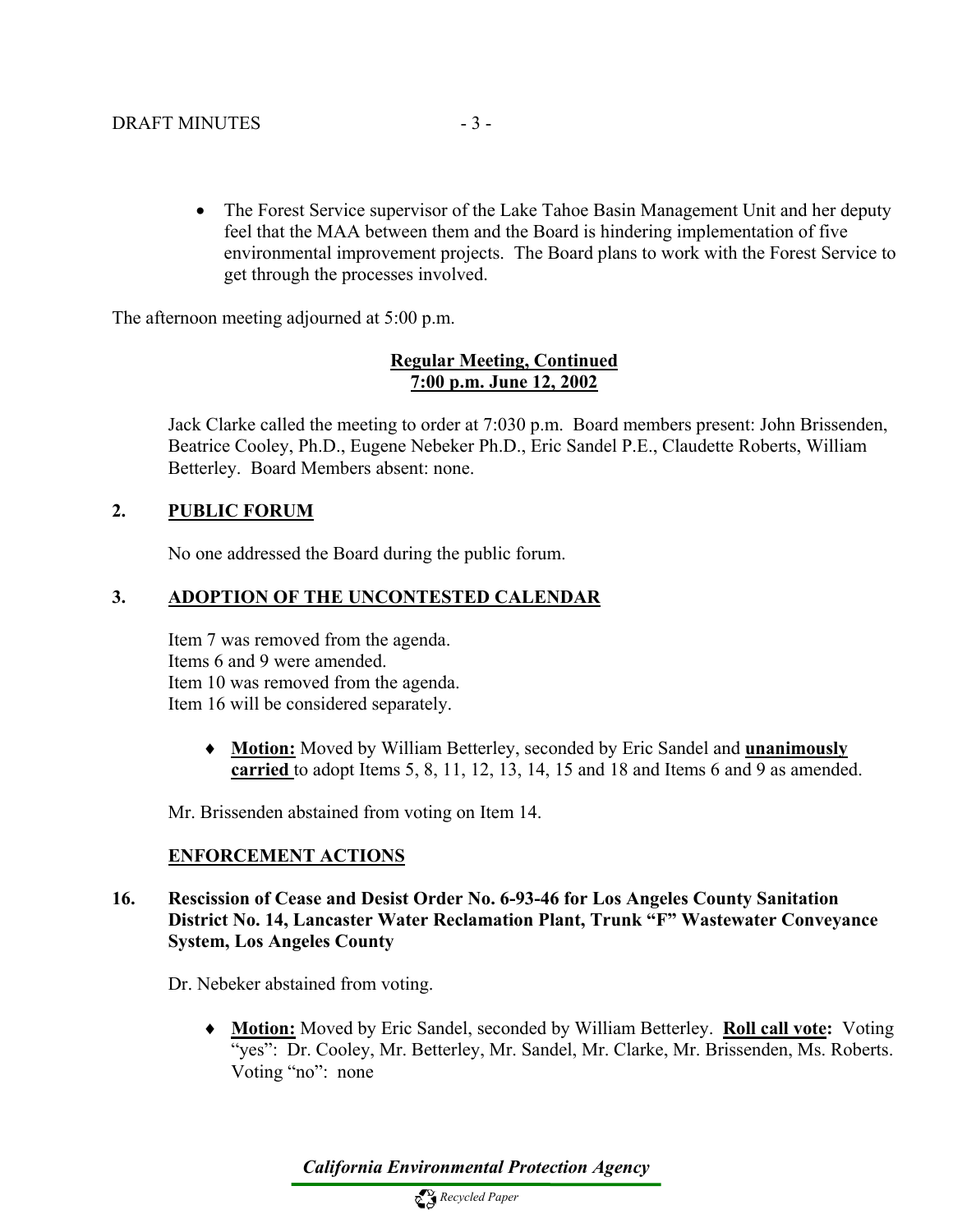#### **OTHER BUSINESS**

#### **17. Status of Actions under the Memorandum of Understanding (MOU) with the Town of Mammoth Lakes**

Cindi Mitton, Senior WRCE, gave the presentation. The purposes of the MOU are to streamline permitting while providing compliance with the Regional Board's Basin Plan regarding erosion control at construction sites less than five acres in size within the Town. Ms. Mitten reported that Board and Town staff sponsored a workshop attended by 70 persons, including contractors and developers that informed them of Regional Board requirements and how to comply, as well as the kinds of erosion control measures available. Additionally, coordinated inspection efforts between Board and Town staff have resulted in improved erosion control measures at construction sites.

Regional Board staff will continue with follow-up field inspections and plan review through this construction season. Prior to the end of the construction season, another training workshop on "winterization" will be conducted. A staff report providing the results of summer construction will be completed in the fall. The recommendation was made that the MOU continue as it is, with staff oversight.

Bill Taylor, Senior Planner, representing Steve Black, Public Works Director, Town of Mammoth, endorses and supports the staff recommendation. He expressed appreciation for staff's input over the last year and the resulting improvements in the understanding of the construction community.

Alex Hackman, Code Compliance Officer, Town of Mammoth, reported widespread compliance at the majority of construction sites, quite a reversal of the situation of eleven months ago where almost no best management practices were implemented. The ties between the regulated community and the regulators have been strengthened through education and outreach. He also expressed appreciation on the good relationship between the Town of Mammoth and Board staff. He asked for a continuation of the MOU and expressed concurrence with Board staff's conclusions.

Benno Nager, Intrawest, addressed the Board from a developer's standpoint, and pointed out one result of the training workshop; standard practice is for construction budgets to include monies for implementing best management practices. He expressed his interest in attending future training workshops.

All Regional Board members agreed with the staff recommendation, that the MOU will continue as it is, with staff oversight.